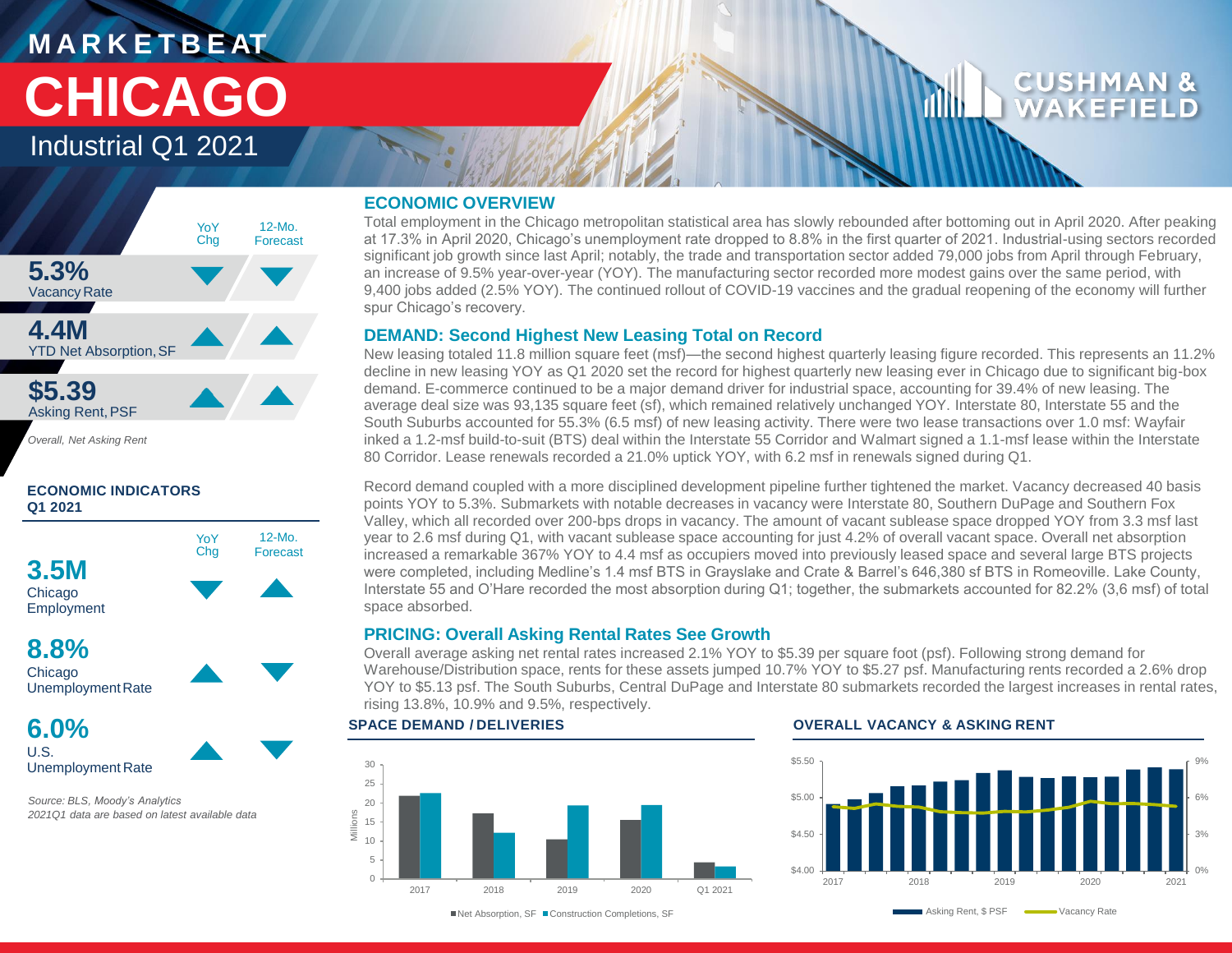### **M A R K E T B E AT** Industrial Q1 2021 **CHICAGO**

#### **Supply: Robust Construction Activity Persists, Build-to-Suits Increase**

Chicago's industrial pipeline showed no signs of slowing and is already on-track to outpace 2020's robust figures. Construction completions totaled 3.4 msf, with an additional 22.8 msf of inventory under construction – up 25.9% YOY. Submarkets which have the most product under construction are Interstate 80, Chicago South and Southeast Wisconsin, which collectively account for 55.9% of overall construction.

BTS development continued to increase, with 2.3 msf delivered in Q1, up 11.3% YOY. There is an additional 14.6 msf of BTS product under construction—amounting to 64.2% of inventory under construction. A large portion of these BTS projects are big-box, with 11 over 500,000 sf.

Speculative (spec) construction is still active across the market, though developers have become more disciplined in where and how much they're building. There is 8.2 msf of spec under construction, down from the 9.1 msf that was in development this time last year. Submarkets with the most spec construction activity are Chicago South and Southern Fox Valley, each recording upwards of 1.0 msf of spec in development.

#### **Sales: Investor Sales Remain Stable Through Q1 2021**

The Chicago industrial market recorded approximately 6.7 msf of investor sales transactions during Q1, down considerably from the 27.3 msf sold this time last year. This is largely due to several large portfolio sales that occurred during Q1 2020. User sales totaled 2.3 msf which is lockstep in what was recorded over the same period last year.

Investor interest in well-leased assets continued with 78.9% of investment sales over 100,000 sf 100% leased at the time of sale such as 29900 South Graaskamp Boulevard in Wilmington. The 2.0-msf property traded for \$126 million (\$63 psf) between GFH Financial and Elion Partners. A notable Q1 user sale was OSI Industries' purchase of 2555 Enterprise Circle in West Chicago, which was still under construction at the time of sale. The 186,146-sf property traded for \$15.9 million (\$85 psf) from Midwest Industrial Funds.

#### **OUTLOOK**

- Demand for space will remain strong through 2021 with several large tenants active in the market. Ecommerce and other retail users were extremely active during Q1 2021, accounting for 39.4% of new leasing, and we expect that to continue. Additionally, we anticipate food and healthcare-related users to propel demand.
- BTS construction will continue to increase as more users require specialized buildings. Most projects currently under construction are BTS and are expected to deliver in 2021 through the first half of 2022.
- Spec construction shows no signs of stopping, but developers have become increasingly disciplined on where and how much they'll build. Spec projects will likely be focused in and around infill submarkets, close to both labor and consumers. With land limited, developers will need to become more creative in finding suitable sites to keep up with infill demand.

#### **OVERALL NEW LEASING ACTIVITY**



**NEW LEASING BY INDUSTRY (Q1 2021)**



#### **NEW SUPPLY (COMPLETIONS & UC BY DELIVERY DATE)**

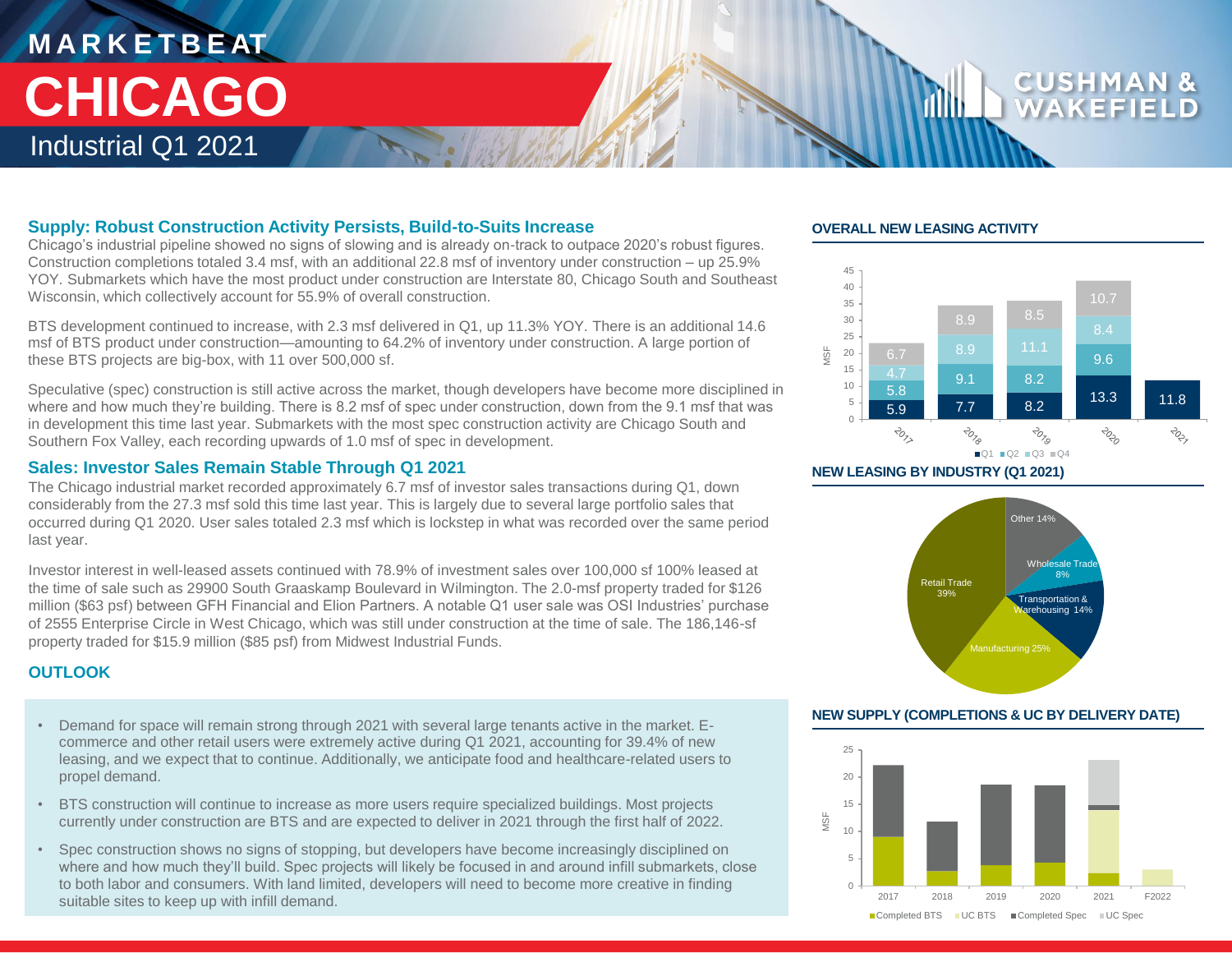### **M A R K E T B E AT** Industrial Q1 2021 **CHICAGO**

# CUSH

dlh

### **MARKET STATISTICS**

| <b>SUBMARKET</b>           | <b>INVENTORY</b><br>(SF) | <b>OVERALL VACANT</b><br>(SF) | <b>OVERALL</b><br><b>VACANCY RATE</b> | <b>YTD OVERALL NET</b><br><b>ABSORPTION (SF)</b> | <b>YTD NEW LEASING</b><br><b>ACTIVITY (SF)</b> | UNDER CNSTR (SF) | <b>CONSTR</b><br><b>COMPLETIONS (SF)</b> | <b>OVERALL</b><br><b>WEIGHTED AVG</b><br><b>NET RENT* (MF)</b> | <b>OVERALL</b><br><b>WEIGHTED AVG</b><br><b>NET RENT* (OS)</b> | <b>OVERALL</b><br><b>WEIGHTED AVG</b><br><b>NET RENT* (W/D)</b> |
|----------------------------|--------------------------|-------------------------------|---------------------------------------|--------------------------------------------------|------------------------------------------------|------------------|------------------------------------------|----------------------------------------------------------------|----------------------------------------------------------------|-----------------------------------------------------------------|
| Chicago North              | 90.228.026               | 2,929,834                     | 3.2%                                  | $-71,207$                                        | 163,150                                        | $\mathbf{0}$     | $\mathbf{0}$                             | \$5.45                                                         | \$10.72                                                        | \$6.84                                                          |
| Chicago South              | 130,445,624              | 4,679,740                     | 3.6%                                  | $-198,141$                                       | 606,387                                        | 2,926,438        | $\mathbf{0}$                             | \$6.00                                                         | \$11.00                                                        | \$5.41                                                          |
| <b>Western Cook County</b> | 100,739,780              | 3,636,135                     | 3.6%                                  | $-292,187$                                       | 551,501                                        | 651,617          | $\mathbf{0}$                             | \$4.05                                                         | N/A                                                            | \$5.59                                                          |
| South Suburbs              | 86,262,503               | 3,322,838                     | 3.9%                                  | 188,643                                          | 1,024,744                                      | 1,478,531        | 109,786                                  | \$5.44                                                         | \$5.49                                                         | \$4.59                                                          |
| Northern Cook County       | 51,962,974               | 1,812,215                     | 3.5%                                  | $-32,068$                                        | 78,127                                         | $\mathbf{0}$     | $\mathbf{0}$                             | \$6.52                                                         | \$6.14                                                         | \$6.34                                                          |
| Northwest Cook County      | 32,281,355               | 1,561,176                     | 4.8%                                  | 19,099                                           | 103,286                                        | 864,931          | $\mathbf{0}$                             | \$5.19                                                         | \$8.14                                                         | \$4.20                                                          |
| Northern Fox Valley        | 37,730,629               | 2,764,166                     | 7.3%                                  | 103,142                                          | 493,486                                        | $\mathbf{0}$     | 230,829                                  | \$4.66                                                         | N/A                                                            | \$6.15                                                          |
| Northeast DuPage           | 28,149,114               | 928,471                       | 3.3%                                  | 233,358                                          | 266,638                                        | 133,100          | 189,300                                  | \$6.30                                                         | \$7.60                                                         | \$5.36                                                          |
| Southern DuPage            | 15,084,816               | 640,259                       | 4.2%                                  | $-12,698$                                        | 2,761                                          | $\mathbf{0}$     | $\circ$                                  | \$4.25                                                         | \$7.50                                                         | \$6.51                                                          |
| Central DuPage             | 45,679,821               | 2,883,521                     | 6.3%                                  | $-36,863$                                        | 277,938                                        | 216,187          | $\mathbf{0}$                             | \$5.21                                                         | \$7.14                                                         | \$5.94                                                          |
| Southern Fox Valley        | 90,368,432               | 6,843,674                     | 7.6%                                  | 394,775                                          | 539,662                                        | 1,599,614        | $\circ$                                  | \$5.37                                                         | \$9.02                                                         | \$4.52                                                          |
| Lake County                | 83,390,055               | 3,580,014                     | 4.3%                                  | 1,671,927                                        | 277,989                                        | 835,103          | 1,400,000                                | \$4.67                                                         | \$9.17                                                         | \$5.83                                                          |
| <b>McHenry County</b>      | 21,078,297               | 1,570,736                     | 7.5%                                  | $-152,239$                                       | 29,130                                         | $\mathbf{0}$     | $\mathbf{0}$                             | \$6.12                                                         | N/A                                                            | \$4.92                                                          |
| Western Kane County        | 7,165,790                | 1,410,707                     | 19.7%                                 | 11.032                                           | 255,399                                        | $\mathbf{0}$     | $\mathbf{0}$                             | \$3.80                                                         | N/A                                                            | \$3.47                                                          |
| Interstate 55 Corridor     | 95,405,222               | 9,338,182                     | 9.8%                                  | 1,229,609                                        | 2,757,348                                      | 2,132,035        | 646,380                                  | \$4.90                                                         | \$5.04                                                         | \$4.46                                                          |
| Interstate 80 Corridor     | 100,354,239              | 6,333,131                     | 6.3%                                  | 479,546                                          | 2,759,745                                      | 7,415,677        | $\mathbf{0}$                             | \$4.75                                                         | \$7.54                                                         | \$4.13                                                          |
| Interstate 39 Corridor     | 18,527,527               | 531,129                       | 2.9%                                  | 29,600                                           | $\overline{0}$                                 | 1,688,400        | $\circ$                                  | \$4.01                                                         | N/A                                                            | \$4.29                                                          |
| Southeast Wisconsin        | 48,690,151               | 3,054,502                     | 6.3%                                  | 126,557                                          | 859,563                                        | 2,409,283        | 629,872                                  | \$4.61                                                         | \$4.75                                                         | \$6.05                                                          |
| O'Hare                     | 95,175,032               | 5,126,960                     | 5.4%                                  | 740,522                                          | 781,249                                        | 461,950          | 162,342                                  | \$6.68                                                         | \$7.84                                                         | \$6.25                                                          |
| <b>CHICAGO TOTALS</b>      | 1,178,719,387            | 62,947,390                    | 5.3%                                  | 4,432,407                                        | 11,828,103                                     | 22.812.866       | 3,368,509                                | \$5.13                                                         | \$8.10                                                         | \$5.27                                                          |

**KEY LEASE TRANSACTIONS Q1 2021**

*\*Rental rates reflect weighted net asking \$psf/year* MF = Manufacturing OS = Office Service/Flex W/D = Warehouse/Distribution

| <b>PROPERTY</b>                              | <b>SUBMARKET</b>       | <b>TENANT</b>           | <b>RSF</b> | <b>TYPE</b>        |
|----------------------------------------------|------------------------|-------------------------|------------|--------------------|
| 1040 West Renwick Road                       | Interstate 55 Corridor | Wayfair                 | 1,200,420  | <b>New</b>         |
| 3501 South Brandon Road                      | Interstate 80 Corridor | Walmart                 | 1,128,258  | <b>New</b>         |
| 18801 Oak Park Avenue                        | Interstate 80 Corridor | Lippert Components, Inc | 915,643    | <b>New</b>         |
| 740 North Prologis Parkway                   | Interstate 55 Corridor | Kimberly-Clark, Inc     | 805,912    | Renewal*           |
| 775 North Prologis Parkway                   | Interstate 55 Corridor | Kimberly-Clark, Inc     | 750,485    | Renewal*           |
| *Renewals not included in leasing statistics |                        |                         |            |                    |
| <b>KEY SALES TRANSACTIONS Q1 2021</b>        |                        |                         |            |                    |
| <b>PROPERTY</b>                              | <b>SURMARKET</b>       | <b>SELLER / BUYER</b>   | <b>SF</b>  | <b>PRICE/S PSE</b> |

| <b>PROPERTY</b>                 | <b>SUBMARKET</b>       | <b>SELLER / BUYER</b>                    | SF        | <b>PRICE/S PSF</b> |
|---------------------------------|------------------------|------------------------------------------|-----------|--------------------|
| 29900 South Graaskamp Boulevard | Interstate 80 Corridor | Elion Partners   GFH Financial Group     | 2,017,849 | \$126.5M \$63      |
| 1151 East Laraway Road          | Interstate 80 Corridor | Clarion Partners   Exeter Property Group | 741.238   | $$45.0M$$ $$61$    |
| 930 West Evergreen Avenue       | Chicago North          | Greenfield Partners   Prologis           | 280,500   | $$100.0M$$ $$357$  |